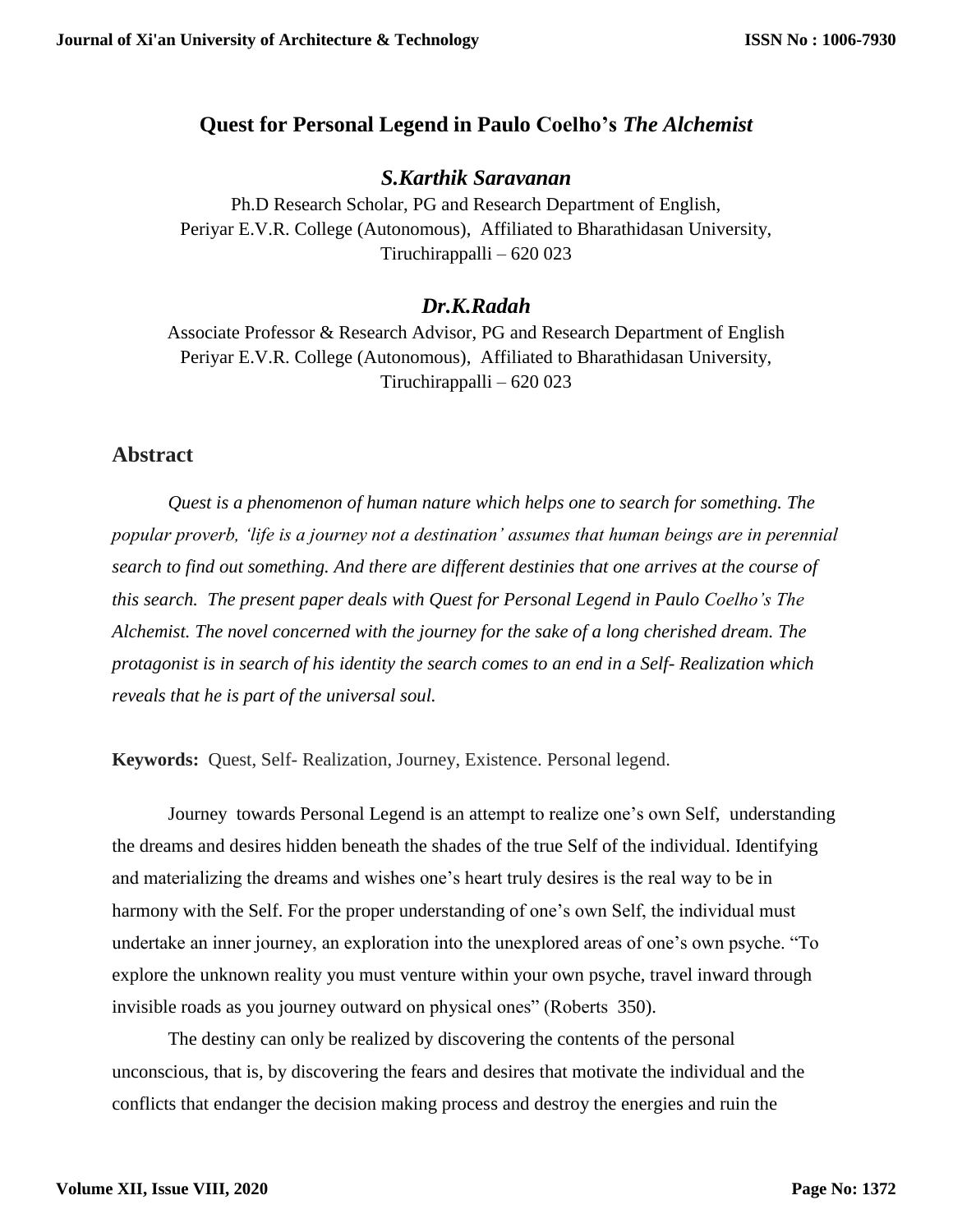creativity of the individual. For the realization of one's true Self "what has to be achieved is to expand the personal consciousness into that of the Self, to unite the lower with the higher Self," (Assagioli 24)

The people have witnessed a power that has manifested itself in nature. It is in the form of moving stars and planets and in the form of five elements - Earth, Water, Fire, Air and Sky. It is manifested in the blooming flower and sweeping storms alike. On one hand the scientists in this world have been making constant efforts to understand the exact nature of this universal force - the ultimate reality, and on the other the poets and saints have been making efforts to realize the ultimate reality by way of intuition and by the effort of trying to establish spiritual union with the Universal Soul. This inward journey takes a series of transformational processes and it is quite interesting and anxious to go through the unexplored territories of human mind and to know its complex processes as it moves forward in its journey to unite with its real Self. Many of the great psychologists attempted to derive an exact explanation of these complex, mysterious processes, of whom only a few had succeeded.

The philosophy of life in *The Alchemist* is that everyone has a personal legend. When Coelho was asked what was the secret behind the huge victory of his novel, he replied, that all he knew was that, like Santiago the shepherd boy, we all need to be awake of our personal calling. In the preface to fiftieth impression of *The Alchemist* published in 2011, and translated by Margaret Jull Costa, he defines what a personal calling is. He writes: "It is God's calling, it is the path that God choose for you here on world. Whenever we do something that fills us with passion, we are following our legend" (viii). On the recurring theme of 'personal legend' in Coelho's works,

> A recurring theme in Coelho's novel is the 'personal legend' in which his characters follow their dreams and pursue their paths of self discovery. They meet hardships along the way, but only by standing true to their dreams do they achieve spiritual fulfillment. Here it is interesting to find Coelho taking the stand of a sage for his readers as he preaches 'personal legend' as one's reason for living essentially one's goal in life. He says that everyone in the world has a personal legend and by reaching it one adds to the Soul of the World. (Mishra 166)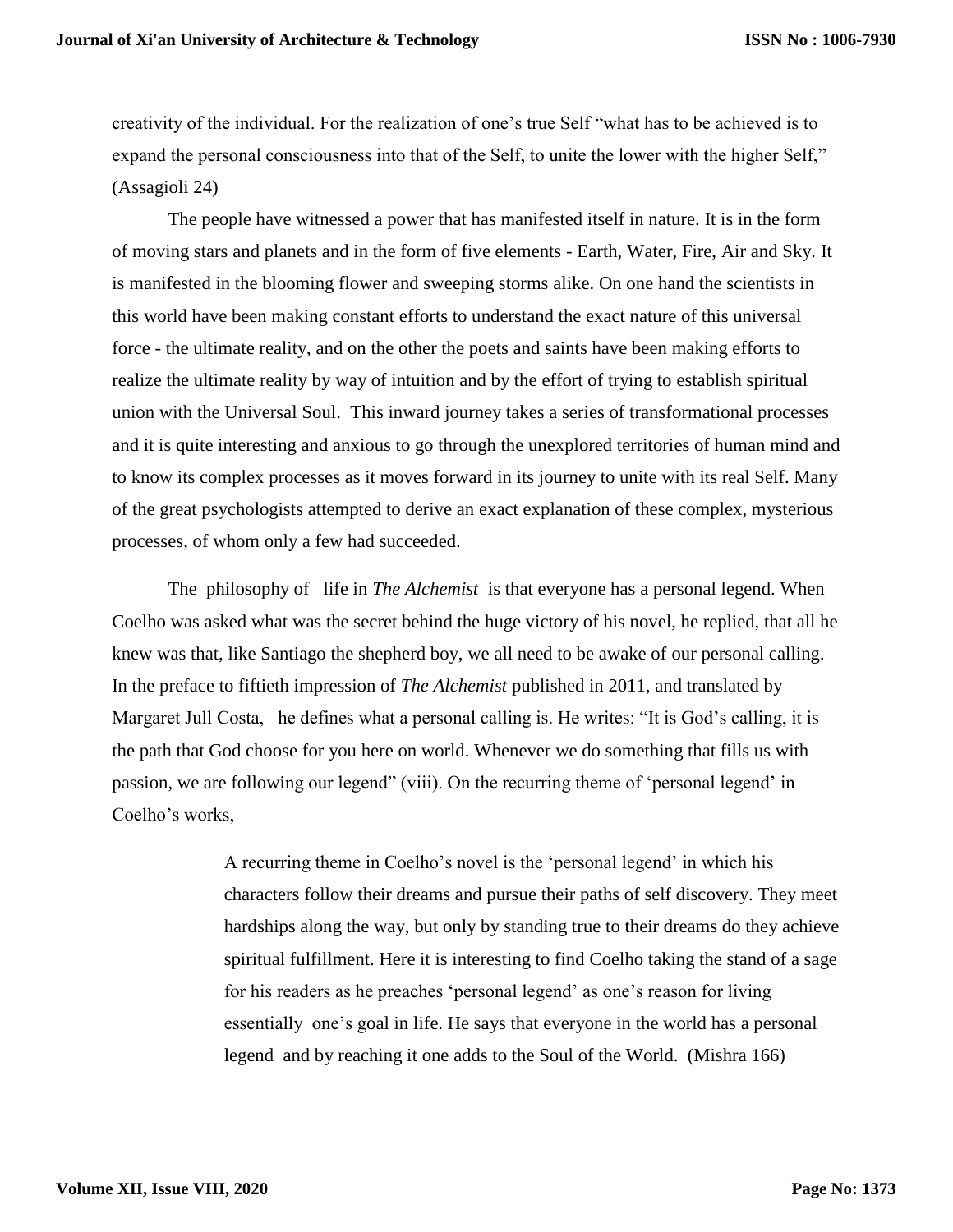Santiago is a young and adventurous shepherd boy. He spends most of the time in reading books. He is close to his flocks and he can also communicate with his flock. Santiago's parents wants him to become a priest , and thereby a source of pride for the family. They worked hard just to have food and water. The boy had studied Latin, Spanish and theology. But ever since he had been a child, he wanted to know the world, and this was much more important to him than knowing God and learning about man's sins. One day he summoned up the courage to tell his father that he didn't want to become a priest; that he wanted to travel.

He revolts against tradition and leaves the comforts of home to know the secret of life which is more important to him thanknowing the Supreme Self. Coelho paints the experience which is timeless and never dated. Coelho undertakes the importance of the journey both spiritualand physical. He himself is fond of reconnoitering the world and its wonders and reveals, "without doubt it was traveling that made me make the leap" (*The Alchemist* 195). While throwing light on the importance of journey, he says, "Journey has a very strong symbolic significance in people's life" (Arias 197).

He further adds, "Using the metaphor of the journey, I see life as a caravan. I don't know whence it came or where it's going to end up" (*The Alchemist* 210). So, in one way or other journey acts as a metaphor in this novel and the riddles that the protagonist faces becomes the milestone of that journey. 'Journey' appears to be a notable sign in *The Alchemist* signifying that wisdom is found in the journey and not in destination. Santiago's symbolic journey obviously refers to Homer's legendary hero Odysseus who, prefers to travel around in order to discover new places, to encounter fresh adventures and to venture into the vast realm of the unknown with a view to satisfy his restless spirit as much as to search for a stable meaning in life. The book frequently reiterates that: "When you really want something to happen, the whole universe conspires so that your wish comes true" ( *The Alchemist* 21)

Though living a normal life, his quest is aroused while sleeping near a Sycamore tree in the abandoned church. He gets a recurring dream, in which a child tells him to seek a treasure at the foot of the Egyptian pyramids. Santiago decides to undertake the journey and in the journey he encounters several antagonistic situations. Santiago recollects that an old gypsy woman who interprets dream lives nearby the village of Tarifa. He meets her and explains his dream to her. After listening to the dream, the gypsy woman asks him to go to Egypt and find the treasure and she says that she will not be charging him for her service, but she wants ten percent of the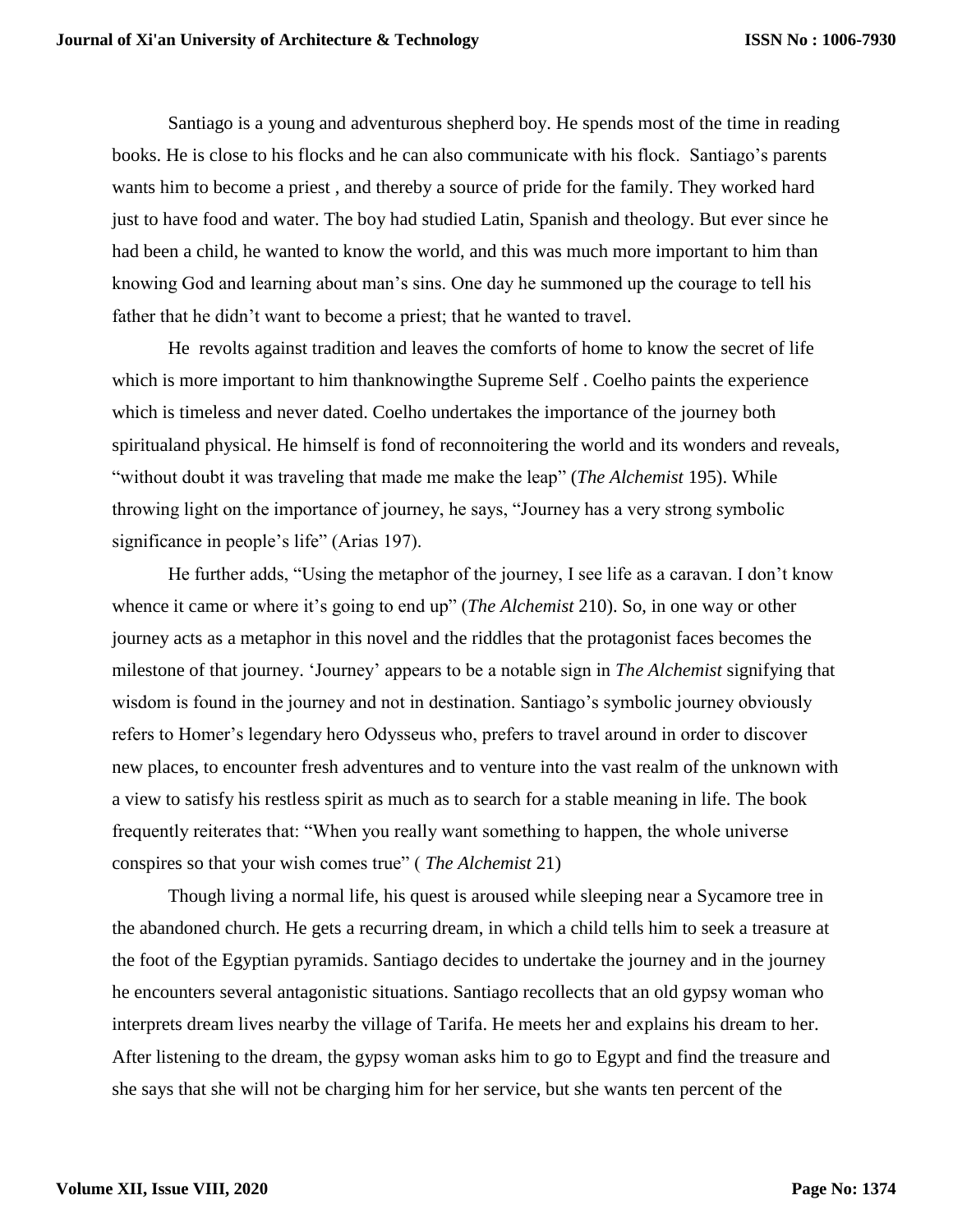treasure when he finds. Santiago doesn't believe the words of the gypsy woman. The dreams stand for not only an outlet into one's inner desires, but also a form of communication with the Soul of the World. Santiago's dream of a treasure in Egypt, for instance, tells to him his Personal Legend.

Santiago meets old man he introduces himself as Melchizedek and says that he is the King of Salem. He encourages him to follow his dreams.Though, he was a bit reluctant in the beginning but at last he makes up his mind and decidesto take the challenge. Thus "the Ulysseslike journey of exploration and self-discovery symbolized search for treasure becomes Santiago's mission on earth, which is nothing butto find God, implying happiness, fulfillment and the ultimate purpose of creation" (Mishra167). When Santiago decides to travel all the way to the distant to Egypt, he is not fully convinced.

Coelho employs Melchizedek as a symbol to represent the 'Great Spanish Inquisition'. He holds the symbol of both the priest and the warrior. He makes Santiago realise that when heattains self-realization, hisindividual soul is identified with the Supreme Self and the world is realised as an illusion. While describing the nature of the soul of the world, Melchizedek says that "All things are one" (*The Alchemist* 23). This means that all individual souls are part of the soul of the world. The Egyptian pyramid is another historical symbol used in the novel to declare that human beings can create wonders in this world. Ancient Egyptians collectively generated their personal legend by building pyramids almost two thousand years ago, which still stand as a monument of their collective personal legend. He also adds that common sense is enough to understand one's personallegend, and Supreme Self.

Melchizedek, the old king of Salem, assures Santiago as wellas the readers that "when you want something, the entire universe conspires in helping youto achieve it" (*The Alchemist* 20). This statement becomes the soul of the novel as well as the journey of Santiago. Melchizedek is of the view that 'Everything is written in the Soul of the World'.What matters is to know how to read the omens, which would reveal the secret of everything.He states, "In order to find the treasure, you will have to follow the omens. God has prepareda path for everyone to follow. You just have to read the omens that he left you" (*The Alchemist* 20). The factis that an omen is a phenomenon which is believed to foretell the future. Omens are actuallyneither good nor bad, they are a sort of symbols which indicate what would happen in futurebut all the same one could manipulate the outcomes by preventive action or modify the verynature of things.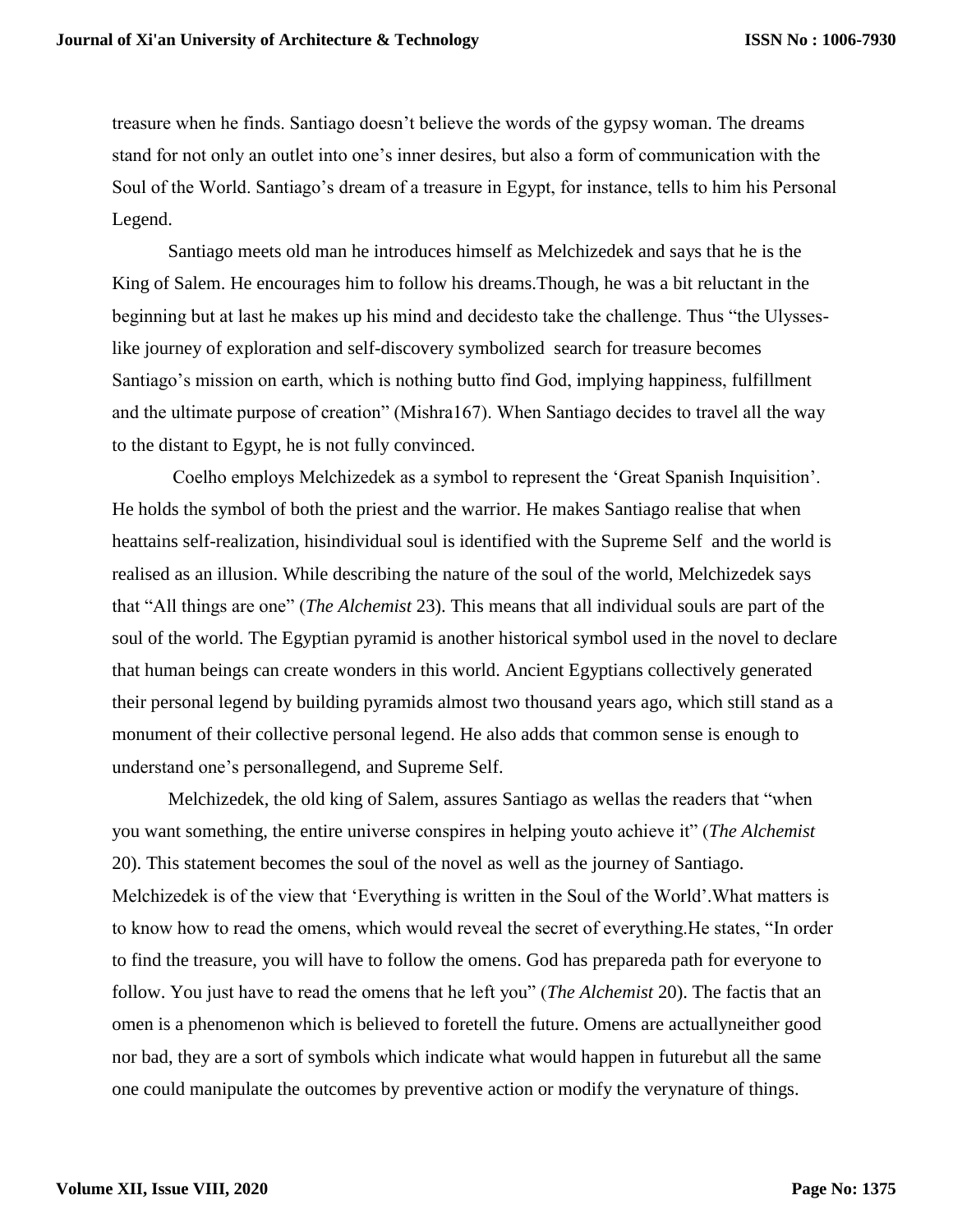Coelho is of the opinion that the ability to read the omens can help one inone's journey for the dream. Both intuition and experience are required for this since they willhelp to interpret the things and make the journey easy.

After listening to the voice of the omens, Santiago looking around finds a crystal shop. Santiago requests the merchant of the shop to prevent him clean glasses in the shop in exchange for food, but the crystal merchant does not respond to him. Santiago cleans the glasses. During the time, two customers enter and buy crystal. The crystal merchant says it is a good omen that customers enter while Santiago cleanse the glasses and therefore he offers Santiago a job. Santiago says that he will clean all the crystal overnight in exchange of money to get to Egypt. Santiago with the help of crystal merchant becomes a crystal merchant himself and acquires a grand success. With the incident of crystal shop Coelho wants to signify that the individual has power to alter, shape, and improve their life. Onthe other hand, he believes that character is destiny and our unconscious is as powerful asour conscious in shaping our personality. He also reflects that all things and beings in theuniverse are connected.

Santiago journey's through the desert towards pyramids whichleads him to find the hidden treasure. He decides to continue pursuing his Personal Legend.Santiago joins a caravan crossing the Sahara desert towards Egypt and meets an Englishman who studies books to become an alchemist. The English man seems unfriendly at first, after Santiago says his story they become close. Santiago learns a lot from the Englishman during the journey. He also learns that the secret of alchemy is written on a stone called the Emerald Tablet. The ultimate creation of alchemy is the Master Work, which consists of a solid called the Philosopher's Stone which can turn lead to gold, and a liquid called the Elixir of Life that can cure all ills. Santiago comes to know that Englishman is traveling with the caravan to the Sahara oasis of Al-Fayoum, where a powerful, 200-year-old alchemist resides. The Englishman plans to ask the alchemist the secret of his trade.

A war begins in the desert but the caravan reaches the oasis safely. Santiago wants to travelto Egypt but he stays in the oasis in order to avoid violent tribal war which takes place in the desert. Santiago meets a beautiful girl in the desert named Fatima and he starts to love her. Thenovelist has beautifully painted the powerful impact of love and believes that love is themagic that impels one to be successful. He highlights: "When we love, we always striveto become better than we are. When we strive to become better than we are, everythingaround us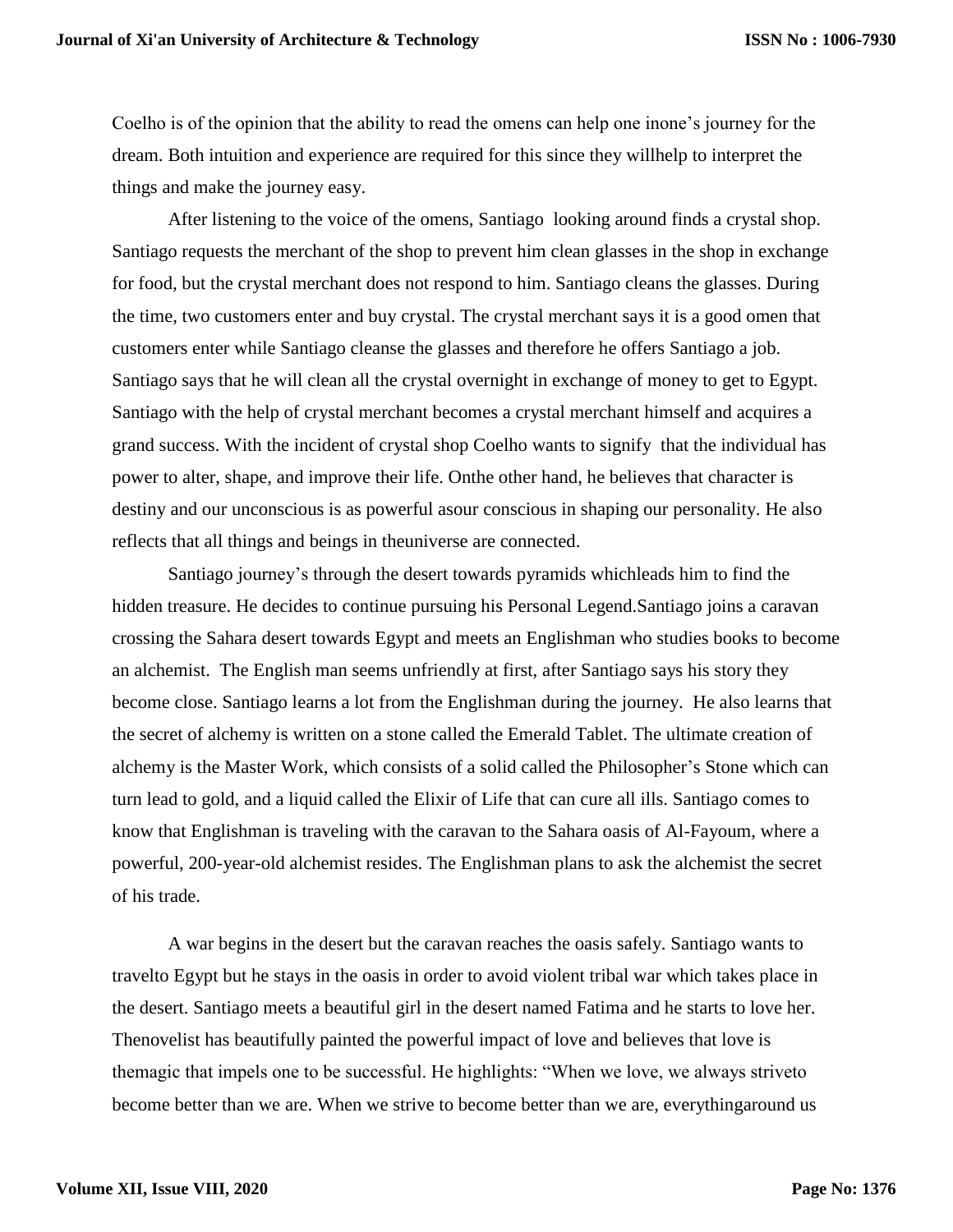becomes better too" (*The Alchemist* 100). Coelho has painted the importance of the feeling of love.

During a walk in the desert, Santiago witnesses an omen that foretells an attack on the oasis. He warns the tribal chief about omen and the attack, and as a result, the people of Al-Fayoum successfully defend them self against the attack. The alchemist gets the word of Santiago's vision and invites Santiago on a trip into the desert, during which he teaches Santiago about the importance of listening to one's own heart and pursuing his Personal Legend. He asks Santiago to leave Fatima and the caravan for the time beingto finish his journey to the pyramids, and he offers to accompany him till hr reaches his destiny.

Santiago and Alchemist continue the journey through the desert. The alchemist shares his wisdom about the Soul of the World. They want to travel many days to reach pyramids. Arab soldiers captures them during the travel. In exchange for their life, the alchemist hands over Santiago's money, but they do not trust them. Alchemist tells the soldiers that Santiago is a powerful alchemist who will turn into wind within three days. Santiago feels frightened because he has no idea how to turn into the wind, and over the next three days he contemplates on the desert. On the third day, the chief and his officers visit Santiago to see if he can prove his claim. What Santiago has learned so far as the Language of the World comes to his help to rescue him from the present situation.

Then Santiago goes to "the hand that wrote all". In this context Paulo writes:

The boy turned to the hand that wrote all. As he did so, he sensed that the universe had fallen silent, and he decided not to speak.A current of love rushed from his heart, and the boy began to pray… the boy understood that the desert, the wind, and the sun were also trying to understand the signs written by the hand, and were seeking to follow their paths, and to understand what had been written on a single emerald. He saw that omens were scattered throughout the earth and in space, and that there was no reason or significance attached to their appearance; he could see that not the deserts, nor the winds, nor the sun, nor people knew why they had been created. The boy reached through to the Soul of the World, and saw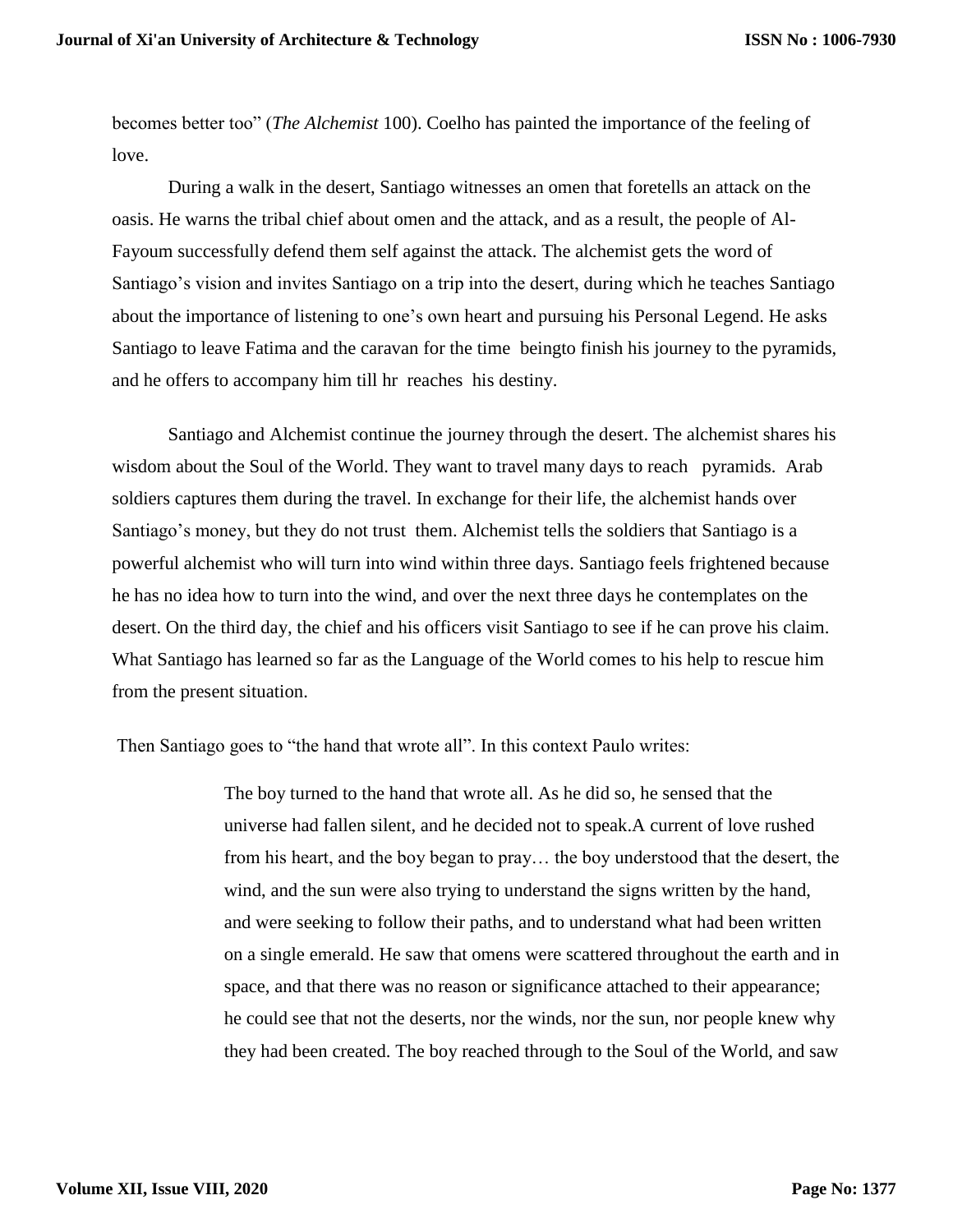that it was a part of the Soul of God. And he saw that the soul of God was his own soul. And that he, a boy, could perform miracles (*The Alchemist* 159-160).

The wind understands but doesn't know what to do. Santiago attempts to convince the wind that love can empower it to do anything. This makes the wind feels that Santiago demeans it by telling what it already knows how to do. Annoyed, it blows harder, and tells Santiago to talk to the Hand That Wrote All. Santiago readily accepts what it says with the request to create a sandstorm so he can look into the sky without the sun blinding him. The wind agrees to do so and picks up into a powerful gale. The tribesman asks their chief if they can stop Santiago's stunt. The chief, however, wants to see Santiago complete his task.

Santiago communicates with the wind and the sun and coaxes them to help him create a tremendous sandstorm.Now Santiago realizes that the soul of God is his own soul the supreme Self , and that he can perform miracles. Witnessing the miracle of Santiago they were released. He prays to the Hand That Wrote All, and at the height of the storm he disappears. He reappears on the other side of the camp, and to the tribesmen."The secret of happiness is to see all the marvels of the world, and never to forget the drops of oil on the spoon." (*The Alchemist* 30)

In the novel Coelho seems to say that if the aspirant hunts for the Divine sincerely within his own body, instead of seeking Him outside himself, he will realize the self soon and then view the body as the indwelling place of God. Through such knowledge the seeker attains deification. He experiences the uniqueness of all things. In the novel Santiago realizes the oneness of God and Man. "The boy reached through to the Soul of the World, and saw that it was a part of the Soul of God" (*The Alchemist* 160),

Santiago urges the alchemist to teach him alchemy, the art of transmutation. The alchemist tells him thatit comprisesof simple truth that everything in the world had a soul and they would evolve when they became perfect. He further tells him to listen to his heart. The conversation betweenthe boy and his mentor highlights this thing:"Why do we have to listen to our hearts?" the boy asked, when they had madecamp that day."Because, wherever your heart is, that is where you'll find your treasure." "But my heart is agitated," the boy said. "It has its dreams, it gets emotional, andit's become passionate over a woman of the desert. It asks things of me, and itkeeps me sleepless at many nights, when I'm thinking about her.""Well, that's good. Your heart is alive. Keep listening to what it has to say" (*The Alchemist* 84)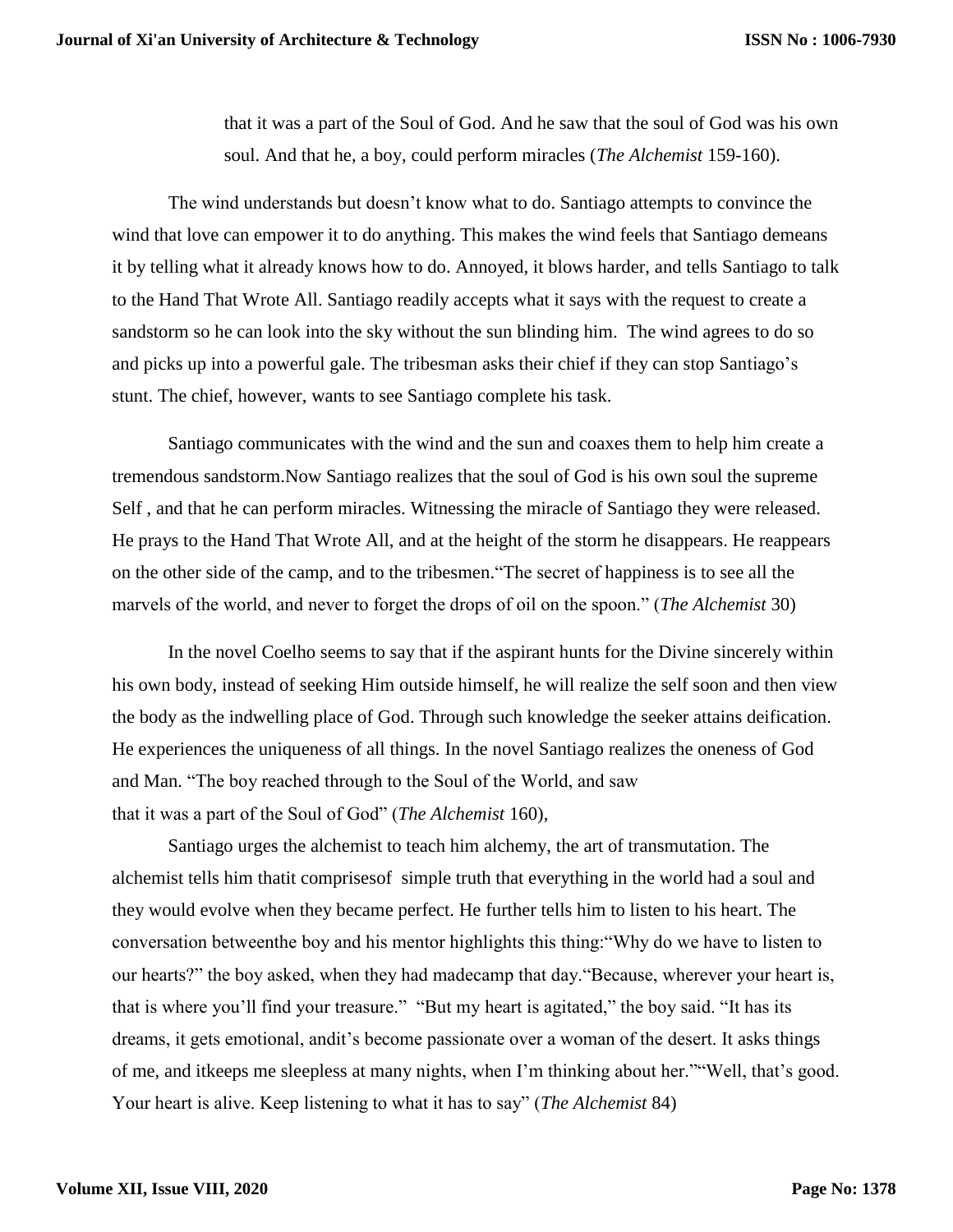The alchemist also tells Santiago's secret to calm his heart when he complains that hefinds it difficult, "My heart is afraid that it will have to suffer," and Santiago tells to thealchemist one night as they looked up at the moonless sky, "Tell your heart that the fear ofsuffering is worse than the suffering itself. And that no heart has ever suffered when it goesin search of its dreams, because every second of the search is a second's encounter with God and with eternity" ( *The Alchemist* 85). Before taking leave from Santiago, the alchemist initiates him with yet another secret:What you still need to know is this: before a dream is realized, the Soul of theWorld tests everything that was learned along the way. It does this not because itis evil, but so that we can, in addition to realizing our dreams, master the lessonswe've learned as we've moved toward that dream. That's the point at which mostpeople give up. It's the point at which, as we say in the language of the desert,one dies of thirst just when the palm trees have appeared on the horizon. (*The Alchemist* 87)

At the end of the novel, Santiagoreaches the place of his dreams and feels stunned. In order to show the contrast betweenthe one who chases the dreams and wins it and the one who leaves it thinking it impossible. Coelhohas deliberately portrayed the character of the leader of the refugees from the tribal war asa person who has missed an opportunity to attain his treasure.The courage of Santiago opens all the door of his inner self. In his dream he clearly seesthe exact location of the treasure. But his 'self-love' makes him reluctant to take up anyendeavor to achieve it because his heart does not want him to suffer in his pursuit of thetreasure. That's why he says to Santiago that, "I'm not so stupid as to cross an entire desertjust because of a recurrent dream" (*The Alchemist* 172). But, Santiago has the strong and deep desire tofollow his dream. He is willing to accept the pain involved in achieving the treasure andattains the treasure at the end. He knows that one should listen to one's heart, "Rememberthat wherever your heart is, there you will find your treasure" (*The Alchemist* 111).

Santiago eventually discovers the hidden treasure and achieves selfhood. His immersion in the soul of the World or the collective unconscious makes him understand the nature of life and the value of love. Though the father of Santiago tries to stop him but he pays no heed. "A world traveler is like an arrow shot, never meant to stop. Pa, I'll keep on moving ahead, march forward, ahead . . . not looking back. There is no turning back" (Tendulkar 33). Likewise, Santiago too feels that once he has decided to set on his journey there is no turning back. Deliberately, Coelho has put Santiago at the centre or as a subject and he preaches how to live